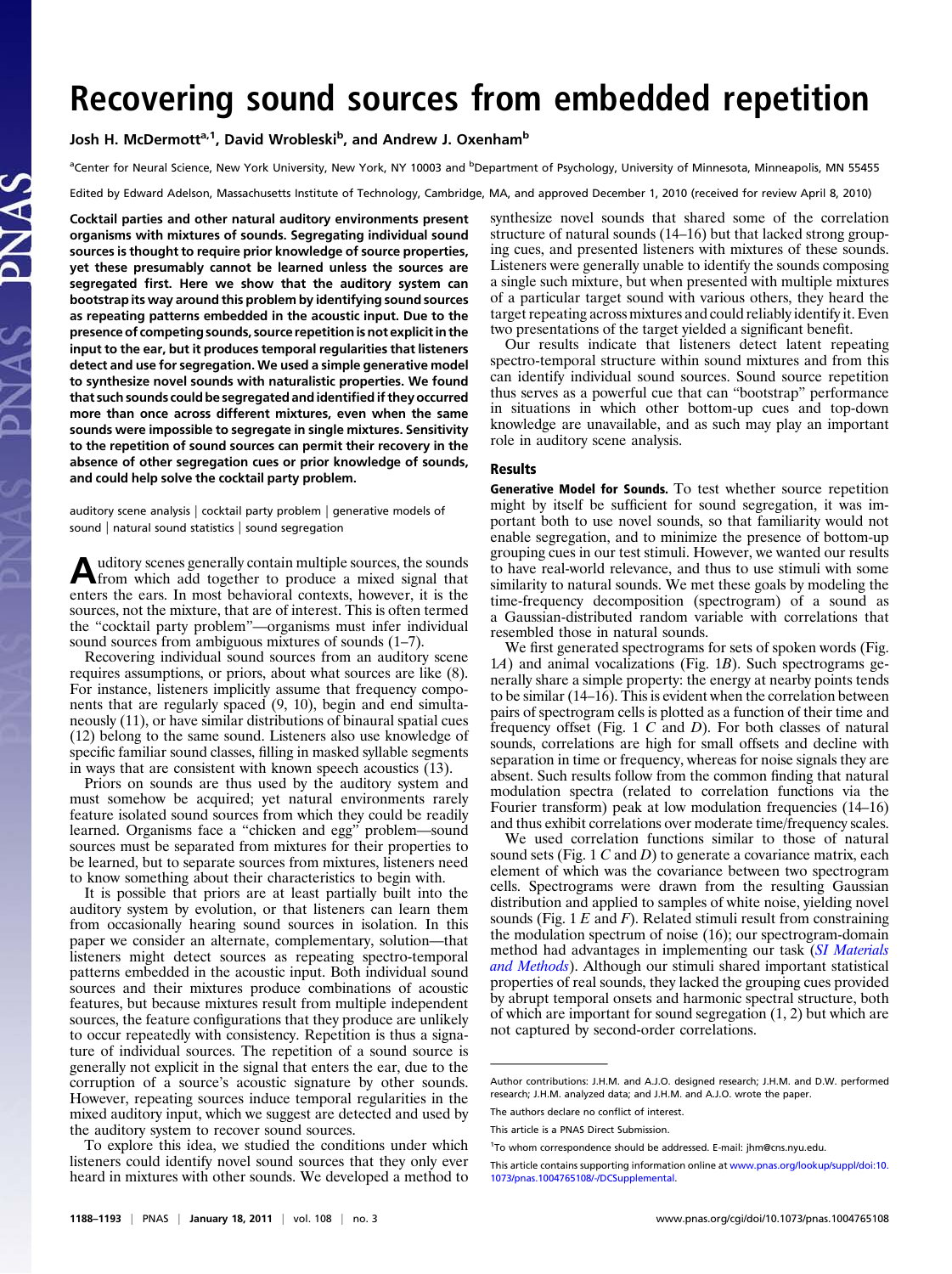

Fig. 1. Stimulus generation and results of Experiment 1. (A and B) Time-frequency decomposition of a spoken word and a bullfrog vocalization. (C and D) PSYCHOLOGICAL AND

Correlation between nearby time-frequency cells as a function of their temporal (C) and spectral (D) separation. (E and F) Two spectrograms generated by our model. (G) Spectrogram of the mixture of the sounds from E and F. (H) Spectrogram of an incorrect probe sound, generated to be physically consistent with the mixture in G. (I) Results and stimulus configurations from Experiment 1. Line segments represent sounds; sounds presented simultaneously are drawn as vertically displaced. Distinct sounds are indicated by different colors. Red segments represent target sounds, and black segments represent probe sounds. Error bars denote SEs. The dashed line represents the chance performance level.

Performance-Based Measure of Sound Segregation. We assessed sound segregation by presenting mixtures of sounds (Fig. 1G) followed by a probe sound. Listeners judged whether the probe had been present in the mixture(s). The probe was either one of the sounds in the mixture(s), termed the "target" sound, or another sound with statistics similar to the target (Fig.  $1H$ ). In the latter case, the probe was constrained to be physically consistent with the mixture (such that—like the target—it never had more energy than the mixture). Each target was presented only once per experiment, so that subjects could not learn the targets from the probes.

Following the probe presentation, subjects selected one of four responses ("sure no," "no," "yes," or "sure yes") to indicate whether they thought the probe was one of the sounds in the mixture. These responses were used to generate a receiver operating characteristic (ROC) curve. The area beneath the curve was our performance measure (17); chance and perfect performance corresponded to areas of  $0.5$  and 1, respectively. All of the effects reported here are evident in the stimulus examples available at [http://www.cns.nyu.edu/](http://www.cns.nyu.edu/%7Ejhm/source_repetition)∼jhm/source\_repetition.

Experiment 1: Sound Segregation with Single Mixtures. We began by presenting subjects with single mixtures of two sounds (Fig. 1I). Sound segregation should permit a listener to judge whether a subsequent probe sound was one of the sounds in the mixture. However, performance was generally at chance levels, even after considerable practice [condition 1:  $t(9) = 0.64$ ,  $P = 0.54$ ]. Performance remained close to chance when we included a third sound and made the sounds asynchronous [condition 2:  $t(9)$  =  $-0.65$ ,  $P = 0.53$ ]. Asynchrony should enhance the bottom-up grouping cue provided by onset differences between sources (1, 2, 11);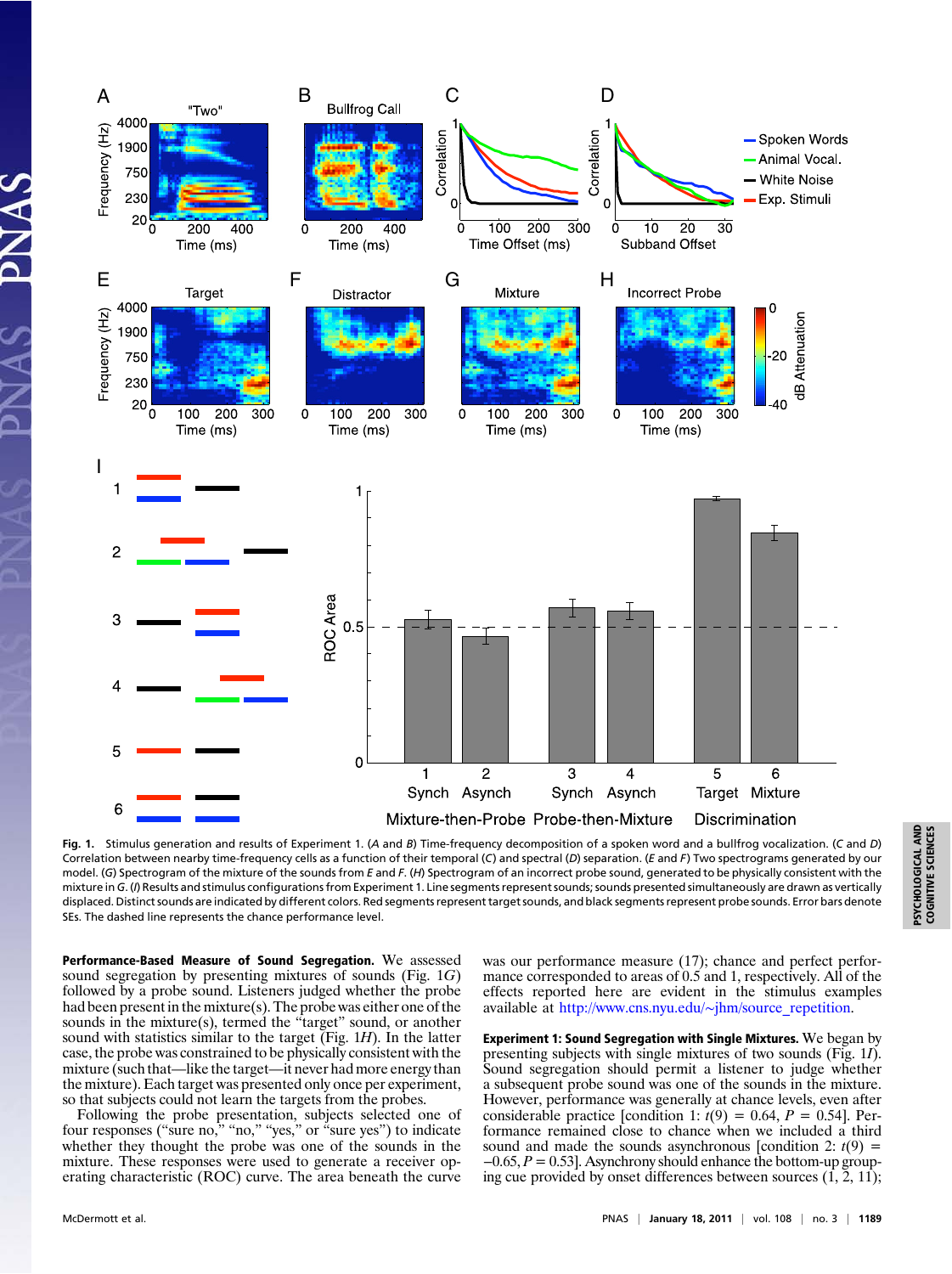![](_page_2_Figure_0.jpeg)

Fig. 2. Effect of multiple mixtures on sound source recovery. (A) Different numbers of mixtures were presented. (B) Ten mixtures were presented in all conditions, and the number of different mixtures was varied. Conventions here and elsewhere are as in Fig. 1I. Red segments represent target probes, black segments represent incorrect probes, and different colors represent different sounds. Schematics for conditions with 5 and 10 mixtures are omitted.

the lack of effect suggests that any onsets in our stimuli were too weak to support segregation. We also tried presenting the probe sound before the mixture, so that subjects knew what sound to listen for, but performance was still not significantly different from chance [condition 3, synchronous:  $t(9) = 2.23$ ,  $P = 0.053$ ; condition 4, asynchronous:  $t(9) = 1.8$ ,  $P = 0.1$ ], although there was a small effect of hearing the probe first  $[F(1,9) = 7.33]$ ,  $P = 0.02$ .

The poor performance was not due to an inability to discriminate different synthetic sounds; the correct and incorrect probe sounds were easily distinguished when presented in isolation [condition 5:  $t(9) = 56.1, P < 10^{-12}$ . Moreover, when the target and incorrect probe sounds for a particular mixture were each mixed with the same unrelated second sound, the resulting mixtures themselves were discriminable [condition 6:  $t(9) = 12.5$ ,  $P < 10^{-6}$ ]. Thus, chance performance in the sound segregation task was not due to limits on encoding of the mixtures (as it would be if the stimulus differences needed to perform our task were completely masked by the other sound in the mixture). Rather, performance was evidently limited by the inability to segregate the mixture into two sounds. The subjective experience of listening to the mixtures was consistent with this conclusion. The mixtures usually sounded like a single sound that was qualitatively different from the target sound.

These results indicate that our stimuli met our principal objectives. Despite having some naturalistic structure, they lacked the grouping cues needed to segregate them from a mixture. This made them well suited to our primary goal of testing whether sound structure could be extracted from multiple occurrences of a target sound.

Experiment 2: Sound Segregation with Multiple Mixtures. To test whether listeners could benefit from sound source repetition across mixtures, we presented target sounds repeatedly, each time mixed with a different "distractor" sound. Despite the difficulty of segregating single mixtures, a target presented more than once in succession was usually heard repeating through the mixtures, and listeners rapidly developed an impression of it. In Experiment 2a we quantified this benefit, varying the number of mixtures and measuring how well subjects could discriminate correct from incorrect target probes. Performance was again at chance levels with a single mixture, but improved as subjects heard more mixtures (Fig. 2A). Performance was significantly improved even with two mixtures  $[t(9) = 3.66,$  $P = 0.005$  and appeared to asymptote with about five mixtures.

To rule out the possibility that the improvement with multiple mixtures was due merely to repeated exposure to the target, in Experiment 2b we held the number of mixtures constant at 10,

![](_page_2_Figure_8.jpeg)

Fig. 3. Stimuli and results of Experiment 3. (A) Effect of mixture variability persists with asynchronous and alternating presentation. Conditions 3 and 4 differ in the pairing of the target with variable (condition 3) or repeated (condition 4) distractors. (B) Subjects can perform task even when incorrect probes are time-reversed versions of the target sound, or when the target sound is presented irregularly.

but varied how many different mixtures occurred in the sequence. In the single-mixture condition, subjects heard the same mixture 10 times. The 10-mixture condition was the same as in Experiment 2a. The other conditions repeatedly presented two, three, or five mixtures in a fixed order over the course of the sequence, with each mixture containing the target sound.

Performance again steadily increased with the number of different mixtures (Fig. 2B), even though the target was always presented the same number of times. The ability to hear the target sound thus appears to depend on the number of different mixtures that a listener hears, not on the total number of target presentations. An ANOVA comparing the two experiments showed a main effect of the number of different mixtures  $[F(4,36) = 115.35, P < 0.0001]$ , but no effect of experiment type  $[F(1,9) = 0.73; P = 0.42]$  and no interaction  $[F(4,36) = 0.59,$  $P = 0.67$ ]. See *[SI Results](http://www.pnas.org/lookup/suppl/doi:10.1073/pnas.1004765108/-/DCSupplemental/pnas.201004765SI.pdf?targetid=nameddest=STXT)* for additional controls.

As with the single mixtures of Experiment 1, the sounds composing the single repeated mixtures tended to blend together and rarely bore close resemblance to the target sound. This is consistent with the idea that listeners detect repeating sound structure and attribute it to individual sources; when the same mixture repeats, it is heard as a source, and the target structure is no more apparent than when it is heard only once.

Experiment 3a: Asynchronous Mixtures. Experiment 2 featured synchronously presented sounds, but distinct sources in realworld scenes are generally asynchronous. Experiment 3a confirmed that the benefit of multiple distinct mixtures persisted when the target and distractors were temporally offset to better resemble natural conditions (Fig. 3A, Left, condition 1 vs. condition 2). As before, a single repeated mixture yielded near-chance performance, but presenting different mixtures in succession enabled discrimination of the target sound  $[F(1,7) = 116.87, P <$ 0.0001]. The effect of multiple mixtures in this case swamps that of any grouping cue provided by the asynchrony (consistent with the weak onsets in our sounds), and is not specific to synchronously presented sounds.

The effect was also evident when the target sound was presented with every other distractor in a sequence (Fig. 3A, Right, conditions 3–5). When the distractors that co-occurred with the target varied (condition 3), performance was well above chance, even though the distractors that alternated with the target repeated ( $P = 0.004$ , sign test). But when the distractor sequence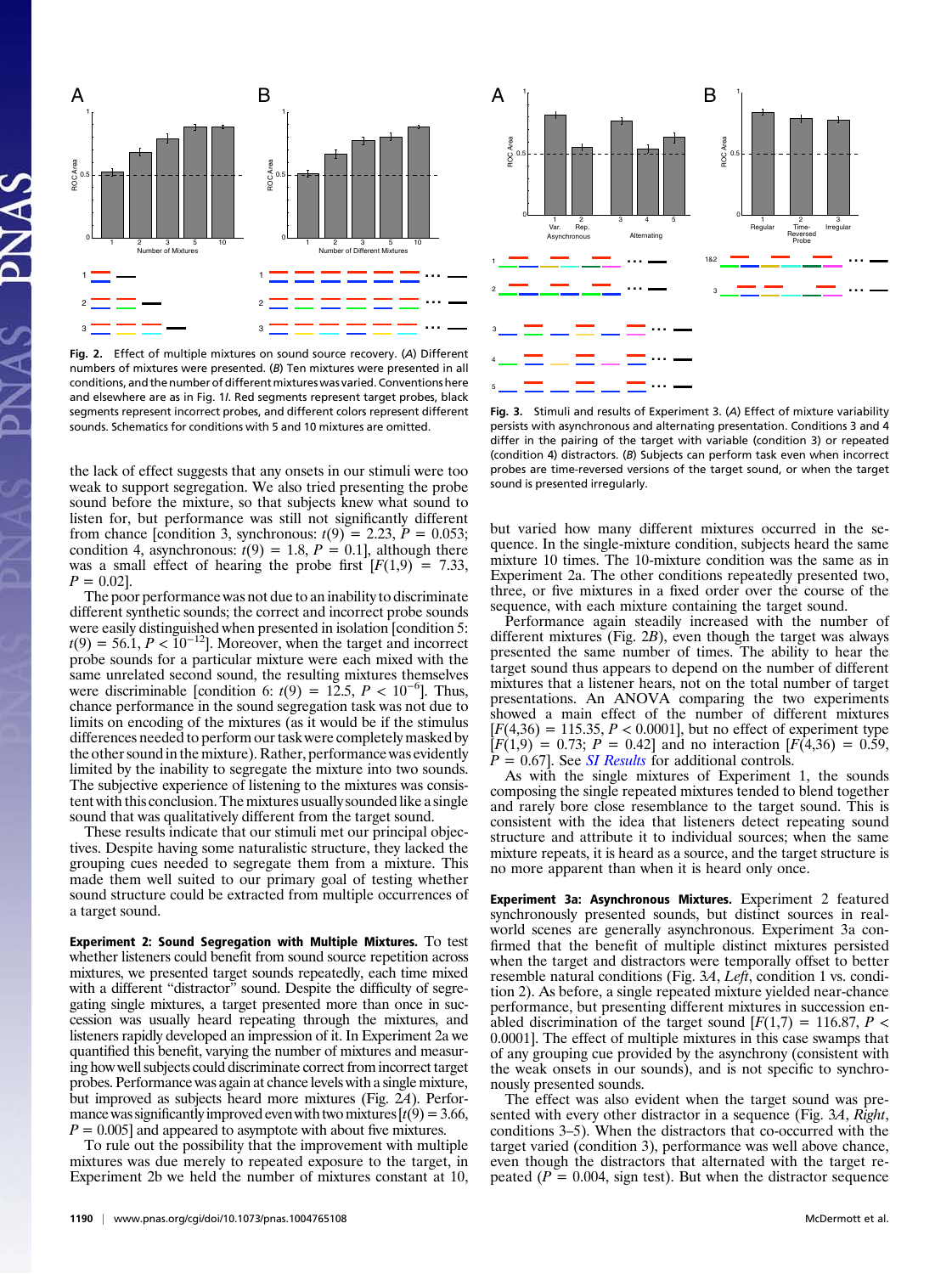![](_page_3_Figure_0.jpeg)

Fig. 4. Effect of interstimulus interval. In all conditions, the target sounds (shown in red) were presented six times. Condition 0 is identical to the variable mixture conditions of Experiment 2 except for the number of target presentations.

was phase-shifted by a target length, so that the repeating distractors co-occurred with the target (condition 4), the target was generally unidentifiable. When every distractor repeated (condition 5), performance tended to be intermediate between the other two conditions (significantly worse than the variable condition and better than the repeated condition,  $P = 0.008$  and 0.06, respectively, sign test; also better than condition 1, Experiment 2b,  $P = 0.06$ ). This configuration is reminiscent of some used in studies of pure tone streaming (18). In this condition, the repetition of the distractor may compete with that of the mixture.

Experiment 3b: Spectrotemporal Structure and Irregular Presentation. To test whether listeners extracted the temporal structure of sounds in addition to their spectral content, in Experiment 3b we presented variable mixtures but used a time-reversed version of the target sound for the incorrect probe (that thus had the same power spectrum as the target but differed in temporal structure). As shown in Fig. 3B, performance remained high when distinguishing between the correct and the time-reversed probes, although there was a slight advantage with our standard incorrect probes  $[F(2,18) = 4.03, P = 0.04]$ . Listeners thus derived a spectrotemporal profile for the target sound and did not merely encode the average spectrum of the mixture sequence. Performance also remained high when the targets were presented at irregular temporal intervals (Fig. 3B), indicating that periodically occurring acoustic structure was not necessary for the effect  $(P < 0.0001$  for both conditions, two-tailed  $t$  test).

Experiment 4: Temporal Integration. If the benefit of multiple mixtures on sound segregation reflects the extraction of repeating structure from the auditory input, it should be constrained by the short-term storage capacity of the auditory system; to recognize that a structure repeats, the input must be stored over the repetition time. We examined the effect of target spacing on subjects' ability to extract the target from a mixture sequence, holding the number of target presentations fixed at six but varying how frequently the targets occurred (Fig. 4). Performance was unaffected by short delays but declined steadily thereafter  $[F(4,24) = 22.98]$ ,  $P < 0.0001$ . The results are consistent with an integration process that tracks acoustic structure using an auditory memory buffer, although they leave open the question of whether time delays or the intervening acoustic input are driving the effect. Either way, it appears that when the storage capacity of the integration process is exceeded, repetition becomes difficult to track.

Computational Schemes for Extracting Embedded Repetition. It is easy to envision simple computational schemes in which the structure of a repeating source could be extracted from mixtures. As a proof of concept, Fig. 5 illustrates one such approach. A target estimate is initialized to the first segment of the mixture sequence and over time is refined through an averaging process that is timelocked to peaks in the cross-correlation of the target estimate and the spectrogram ([SI Methods](http://www.pnas.org/lookup/suppl/doi:10.1073/pnas.1004765108/-/DCSupplemental/pnas.201004765SI.pdf?targetid=nameddest=STXT)). The correlation peaks reveal the delay at which the signal contains the target, and the averaging (taking the pointwise minimum of the previous target estimate and the current spectrogram segment) combines information across mixtures. Although the estimation process is constrained by the averaging window ([SI Methods](http://www.pnas.org/lookup/suppl/doi:10.1073/pnas.1004765108/-/DCSupplemental/pnas.201004765SI.pdf?targetid=nameddest=STXT)), it does not require knowledge of the target duration, repetition pattern, or other characteristics.

Fig. 5 shows a spectrogram of a sequence of mixtures of a target sound with various others  $(A)$ , followed by spectrograms of a sequence of target estimates derived for this mixture sequence  $(B)$ , graphs showing the cross-correlation between each successive target estimate and the next 700-ms block of the spectrogram  $(C)$ , and a spectrogram of the true target  $(D)$ . The correlation peaks occur at the onset of the target in the mixture, and the estimation process converges on the true target after several iterations (see also *[SI Results](http://www.pnas.org/lookup/suppl/doi:10.1073/pnas.1004765108/-/DCSupplemental/pnas.201004765SI.pdf?targetid=nameddest=STXT)*, Experiment 6).

### **Discussion**

The recovery of individual sound sources from mixtures of multiple sounds is a central challenge of hearing. Our results suggest one solution: a sound source can be recovered if it occurs more than once and is not always mixed with the same other sounds. This is true even in cases where other grouping cues are impoverished to the point that a single instance of the source is unsegmentable. The auditory system evidently detects repeating spectro-temporal structure embedded in mixtures, and interprets this structure as a sound source. Repetition of sound sources is not explicit in the input to the ear, because the source waveform is generally corrupted at each presentation by other sounds. Source repetition can nonetheless be detected by integrating information over time. Listeners in our experiments were able to form detailed impressions of sound sources that they only ever heard in mixtures, and thus were able to recover this latent structure.

Source repetition can be viewed as another acoustic grouping cue, but it is distinct from other cues in one important respect its use does not require prior knowledge of sound characteristics. Other grouping cues are rooted in particular properties of natural sounds, be they statistical regularities that hold for broad sets of sounds (e.g., the "bottom-up" cues of common onset or harmon-icity) or attributes specific to individual sounds or sound classes (e.g., the "top-down" cues of speech acoustics). Such properties serve as cues because they characterize the particular sorts of sounds found in the world. Knowledge of these sound properties thus must first be internalized by the auditory system from the environment, either over the course of evolution or by learning during an organism's development. Repetition, in contrast, requires only the assumption that sound sources maintain some consistency over time. Our finding that repetition alone can support segregation suggests that it can bootstrap the auditory system in situations where characteristics of sound sources are not yet known, be it early in development or in unfamiliar auditory environments.

The practical utility of this phenomenon for sound segregation obviously depends on the presence of repeating sounds. Not all sounds occur repetitively, but repetition is nonetheless common to natural auditory environments. Examples include the sounds of rhythmic motor behaviors (e.g., walking, running, scratching, clapping) and repetitive physical processes (e.g., branches swaying, water trickling). It is also striking that many animal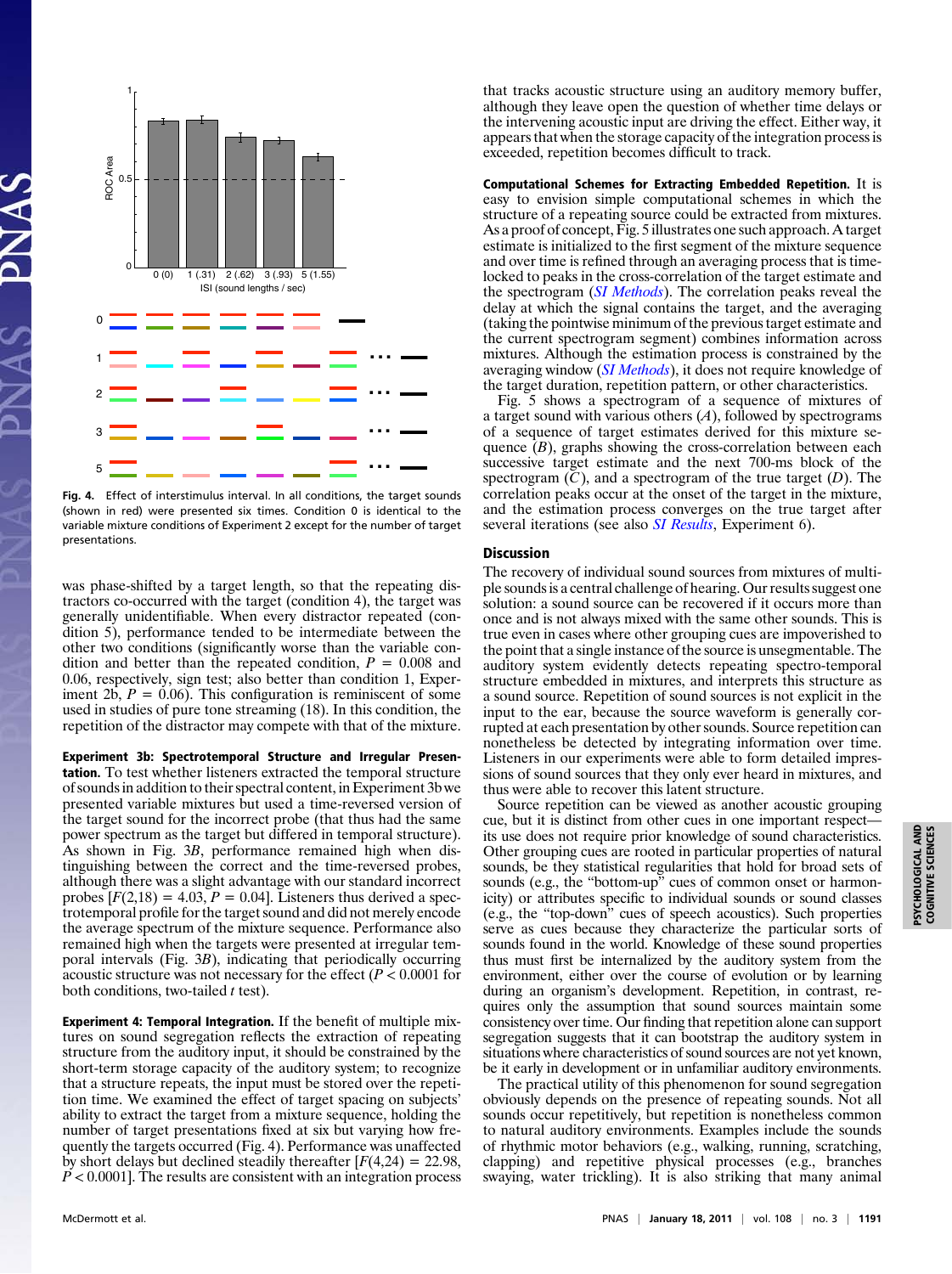![](_page_4_Figure_0.jpeg)

Fig. 5. A candidate computational scheme to extract a repeating target sound from mixtures. (A) Spectrogram of a sequence of mixtures of one target sound with various distractors. (B) Spectrograms of target sound estimates after each iteration of the algorithm. Only the first 300 ms is shown for ease of comparison with D. (C) Cross-correlation of target estimate with the next block of the input spectrogram from A, as a function of the time shift applied to the spectrogram block. The red circle denotes the peak of the correlation function as found by a peak-picking algorithm. (D) Spectrogram of the true target sound. Note the resemblance to the target estimate after five iterations, shown directly above.

vocalizations consist of repetitions of a single call (19), and as such would benefit from repetition-based segregation. Although the targets in our experiments repeated exactly, we found informally that moderate variation in the exemplars had little effect on the ability to hear the target repeating. This is not surprising from a computational standpoint; if the repeating sounds produce a peak in the correlation function, as they will when their variation is not excessive, then an algorithm like that of Fig. 5 will recover their central tendency. "Fingerprinting" techniques for detecting repeating patterns (20) are an alternative model for repetition detection, and these are particularly tolerant of variability. It thus seems likely that source repetition could play an important role in everyday hearing.

The effect of repetition can be viewed as an extension of Bregman's "old-plus-new" idea (1), whereby frequencies added to a spectrum are segregated from those that are continuously present. Our effects involve continuity only at an abstract level, because our stimuli had dynamic spectra and were often separated by short gaps (Figs. 3 and 4). Our results thus implicate a mechanism that can extract dynamic spectrotemporal structure (e.g., as in Fig. 5) distinct from the spectral subtraction mechanisms often posited (1). The upshot of this is that repetition can drive the segregation of complex, quasi-realistic sounds from mixtures.

The effects described in this paper are examples of "streaming" (1, 18, 21, 22), in that the repeating targets segregate from the distractors over time. Perhaps because we presented temporally overlapping sounds, our effects differ in some respects from the well-known case of alternating tones that segregate when repeated. We found that sounds segregated only when one of the sounds varied, not when both were repeated. Our findings bear a closer resemblance to the classic finding that repeating tones are easier to detect when accompanying masker tones vary from one presentation to the next (23–25). Those effects are conceptually similar to ours, but the acoustics are considerably different, as are the conditions under which the effects hold. For instance, the tone effects depend on spectral separation between the target tone and the masker, perhaps relying on spectral separation as a bottom-up segregation cue, and are adversely affected by even brief gaps between tones (25). These differences from our phenomena raise the possibility of distinct mechanisms; the tone effects seem closely related to Bregman's old-plus-new phenomena, and could have a similar explanation. There is also some conceptual similarity between our results and demonstrations that infants and adults can learn repeating patterns in streams of phonemes (26). This latter case seems likely to represent a distinct phenomenon, given that the patterns are acquired over longer time scales and usually are not consciously accessible.

Our study highlights the experimental use of generative models of sound. Studies of the cocktail party problem have traditionally used unnatural synthetic stimuli  $(9, 27, 28)$  or familiar real-world sounds such as speech (3, 10, 12, 29). Generative models have the advantage of producing novel stimuli that lack the confounding effects of familiarity but that share properties of natural sounds. The statistics captured by our model are but a small subset of those characterizing the full distribution of natural sounds, but they nonetheless have two important consequences. First, stimuli with naturalistic modulation are sparse in the time-frequency domain, and thus they do not uniformly mask one another (8). Detection of repetition likely requires some degree of sparsity in the sensory input, because otherwise there would be little to gain from hearing sounds in multiple mixtures; most sounds would mask one another over most of their extent. Second, natural statistics allowed the generation of many stimuli that did not all sound the same. Presumably because the auditory system is tuned to the properties of natural sounds (30– 33), in this case spectro-temporal modulation (34), naturalistic stimuli are better discriminated than unnatural stimuli (35). Different samples of white noise, for instance, sound much less distinct than do different samples from our model, which likely would make the task of discriminating targets prohibitively difficult.

Consistent with these notions, pilot experiments with alternative correlation functions indicated that the phenomena do not depend sensitively on their exact shape, but that large deviations from natural correlations do render the stimuli less discriminable and less sparse, to the point that the task becomes impossible. For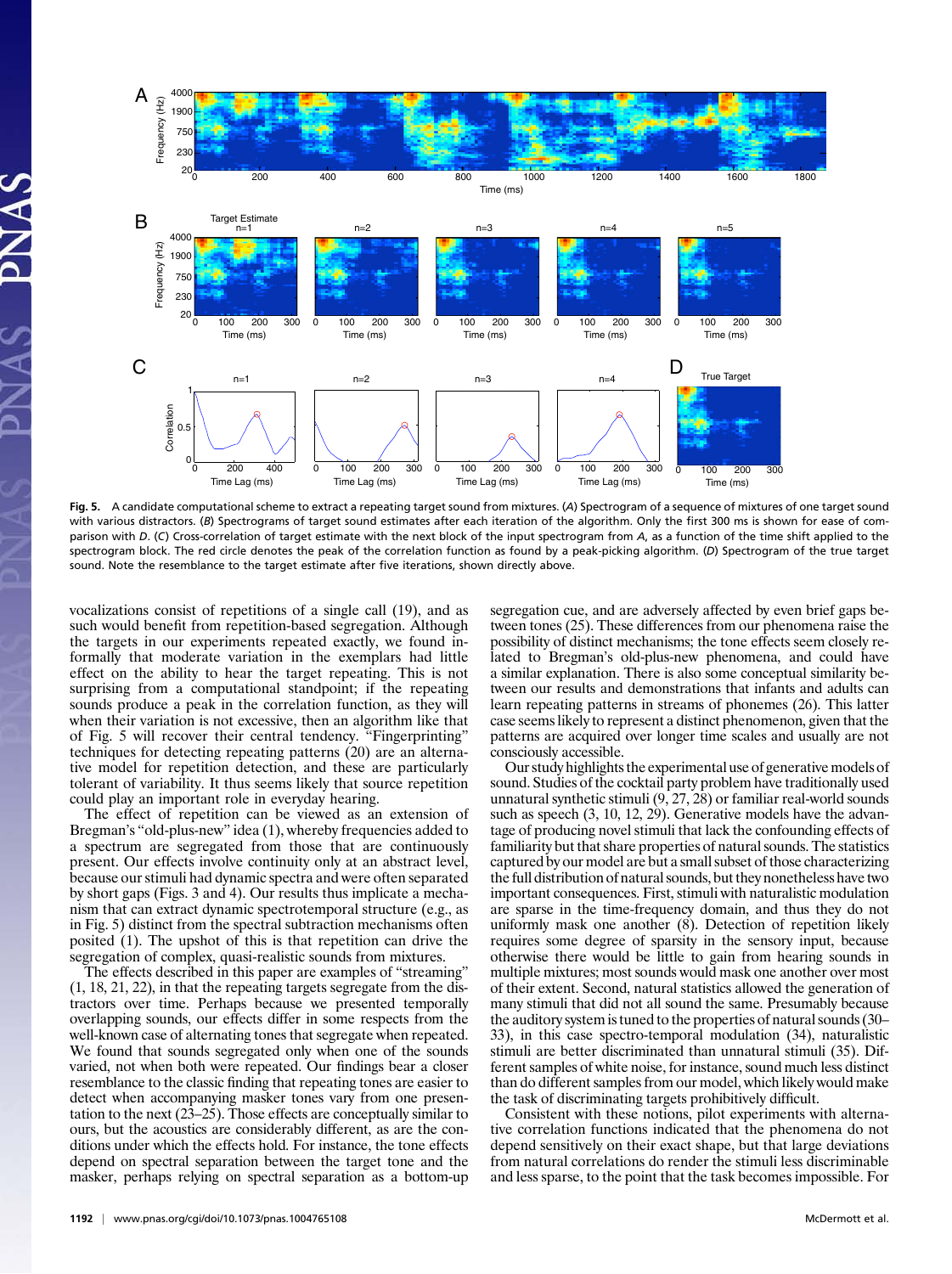instance, we found that the task could not be performed when the stimuli were different samples of white noise. Although repetition of individual samples of white noise is sometimes noticeable (36, 37), their perceptual similarity and spectrotemporal uniformity apparently precludes this when samples are embedded in mixtures. It thus was important to use a naturalistic sound model. Sparsity is likely crucial to the phenomenon, and the discriminability of natural stimuli facilitated the experimental task.

The utility of source repetition could extend to vision and olfaction, which also confront scene analysis problems. Organisms receive multiple overlapping objects or odors as sensory input, and repetition might enable the recovery of individual objects or odors without prior knowledge of their characteristics. The problems are not analogous in all of their details (e.g., odors are not defined by their temporal structure, and visual objects do not combine linearly when forming an image, due to occlusion; ref. 7), but the same general principle may apply: a particular mixture of sources (objects or odors) is unlikely to occur repeatedly, such that repeating patterns in the input are diagnostic of single sources. Repeating patterns should induce input correlations that could guide temporal integration and reveal single objects or odors, just as we found with sound.

The cocktail party problem has been believed to be solved via the combination of grouping cues derived from statistical regularities of natural sounds, and knowledge of specific sounds or sound classes. Using a simple generative model to produce novel sounds, we found that sound source repetition provides a third source of information with which to parse sound mixtures, one that the auditory system can use even when other segregation cues are unavailable, and which could perhaps be used to learn other grouping cues. The auditory system seems attuned to repetition, and can use it to succeed in conditions that would otherwise be insurmountable.

- 1. Bregman AS (1990) Auditory Scene Analysis: The Perceptual Organization of Sound (MIT Press, Cambridge, MA).
- 2. Darwin CJ, Carlyon RP (1995) Auditory grouping. The Handbook of Perception and Cognition, ed Moore BCJ (Academic, New York), Vol 6.
- 3. Bronkhorst AW (2000) The cocktail party phenomenon: A review of research on speech intelligibility in multiple-talker conditions. Acustica 86:117–128.
- 4. Narayan R, et al. (2007) Cortical interference effects in the cocktail party problem. Nat Neurosci 10:1601–1607.
- 5. Bee MA, Micheyl C (2008) The cocktail party problem: What is it? How can it be solved? And why should animal behaviorists study it? J Comp Psychol 122:235-251.
- 6. Elhilali M, Shamma SA (2008) A cocktail party with a cortical twist: How cortical mechanisms contribute to sound segregation. J Acoust Soc Am 124:3751–3771.
- 7. McDermott JH (2009) The cocktail party problem. Curr Biol 19:R1024–R1027.
- 8. Ellis DPW (2006) Model-based scene analysis. Computational Auditory Scene Analysis: Principles, Algorithms, and Applications, eds Wang D, Brown GJ (Wiley, Hoboken, NJ), pp 115–146.
- 9. Roberts B, Brunstrom JM (1998) Perceptual segregation and pitch shifts of mistuned components in harmonic complexes and in regular inharmonic complexes. J Acoust Soc Am 104:2326–2338.
- 10. de Cheveigne A, Kawahara H, Tsuzaki M, Aikawa K (1997) Concurrent vowel identification, I: Effects of relative amplitude and F0 difference.J Acoust Soc Am 101:2839–2847.
- 11. Darwin CJ, Ciocca V (1992) Grouping in pitch perception: Effects of onset asynchrony and ear of presentation of a mistuned component. J Acoust Soc Am 91:3381–3390.
- 12. Best V, Ozmeral E, Gallun FJ, Sen K, Shinn-Cunningham BG (2005) Spatial unmasking of birdsong in human listeners: Energetic and informational factors. J Acoust Soc Am 118:3766–3773.
- 13. Warren RM (1970) Perceptual restoration of missing speech sounds. Science 167:392–393.
- 14. Voss RF, Clarke J (1975) "1/f noise" in music and speech. Nature 258:317–318. 15. Attias H, Schreiner CE (1997) Temporal low-order statistics of natural sounds.
- Advances in Neural Information Processing, eds Mozer M, Jordan M, Petsche T (MIT Press, Cambridge, MA), Vol 9.
- 16. Singh NC, Theunissen FE (2003) Modulation spectra of natural sounds and ethological theories of auditory processing. J Acoust Soc Am 114:3394–3411.
- 17. MacMillan NA, Creelman CD (1991) Detection Theory: A User's Guide (Cambridge Univ Press, New York).
- 18. Bregman AS, Pinker S (1978) Auditory streaming and the building of timbre. Can J Psychol 32:19–31.
- 19. Wiley RH, Richards DG (1978) Physical constraints on acoustic communication in the atmosphere: Implications for the evolution of animal vocalizations. Behav Ecol Sociobiol 3:69–94.

### Materials and Methods

Sound analysis and synthesis used spectrograms specifying the logarithm of the rms amplitude in a set of time-frequency windows. Spectrograms were generated by first passing a signal through an auditory filter bank, then passing each filter output through a set of time windows. The rms level of the windowed signal yielded the value of a spectrogram cell. Adjacent filters and time windows overlapped by 50%.

Correlations between pairs of spectrogram cells were measured for the initial 500-ms segment of each natural sound. These correlations were averaged across pairs of cells with the same time or frequency offset to yield temporal and spectral correlation functions for each stimulus set, as displayed in Fig. 1 C and D.

Synthetic stimuli with similar correlations were created by modeling the spectrogram as a multivariate Gaussian variable, specified by a mean spectrogram, and a covariance matrix containing the covariance between every pair of spectrogram cells. The mean of each spectrogram cell was set proportional to the corresponding filter bandwidth. The covariance matrix was generated from exponentially decaying correlation functions that approximated the shape of correlation functions for natural sounds. For each pair of cells, the covariance was the product of the corresponding temporal and spectral correlations and a constant variance.

To generate sounds, a time-frequency decomposition was generated for a sample of white noise. The signal in each window was scaled to set its logamplitude to that of the corresponding cell in a spectrogram sampled from our generatingdistribution.The resultswerepassed through thefilterbank again (as in other analysis and synthesis decompositions; ref. 38) and summed to generate a sound signal. Because adjacent filters and time windows overlapped and thus interfered with each other when amplitudes were altered, the spectrogram of the resulting sound generally differed from the sampled spectrogram from which the sound was generated. However, these differences were subtle, and the intended correlation structure remained present in the sounds, as can be seen in the correlations measured in the synthetic sounds (Fig. 1 C and D).

Methods are described in more detail in [SI Methods](http://www.pnas.org/lookup/suppl/doi:10.1073/pnas.1004765108/-/DCSupplemental/pnas.201004765SI.pdf?targetid=nameddest=STXT).

ACKNOWLEDGMENTS. We thank Bart Anderson, Stephen David, Monty Escabi, Heather Read, and Nathan Witthoft for comments on the manuscript, and Andrew Schwartz and Barbara Shinn-Cunningham for useful discussions. Thus work was supported by National Institutes of Health Grant R01 DC 07657.

- 20. Cotton C, Ellis D (2009) Finding similar acoustic events using matching pursuit and locality-sensitive hashing. Proceedings of the IEEE Workshop on Applications of Signal Processing to Audio and Acoustics, New Paltz, New York (Institute of Electrical and Electronics Engineers, New York).
- 21. Moore BCJ, Gockel H (2002) Factors influencing sequential stream segregation. Acta Acustica 88:320–332.
- 22. Snyder JS, Alain C (2007) Toward a neurophysiological theory of auditory stream segregation. Psychol Bull 133:780-799.
- 23. Kidd G, Jr., Mason CR, Deliwala PS, Woods WS, Colburn HS (1994) Reducing informational masking by sound segregation. J Acoust Soc Am 95:3475–3480.
- 24. Kidd G, Jr., Mason CR, Richards VM (2003) Multiple bursts, multiple looks, and stream coherence in the release from informational masking. J Acoust Soc Am 114:2835–2845.
- 25. Micheyl C, Shamma SA, Oxenham AJ (2007) Hearing out repeating elements in randomly varying multitone sequences: a case of streaming?. Hearing: From Sensory Processing to Perception, eds Kollmeier B, et al. (Springer, Berlin).
- 26. Saffran JR, Aslin RN, Newport EL (1996) Statistical learning by 8-month-old infants. Science 274:1926–1928.
- 27. Carlyon RP (1991) Discriminating between coherent and incoherent frequency modulation of complex tones. J Acoust Soc Am 89:329–340.
- 28. McDermott JH, Oxenham AJ (2008) Spectral completion of partially masked sounds. Proc Natl Acad Sci USA 105:5939–5944.
- 29. Culling JF, Darwin CJ (1993) Perceptual separation of simultaneous vowels: Within and across-formant grouping by F0. J Acoust Soc Am 93:3454–3467.
- 30. Smith EC, Lewicki MS (2006) Efficient auditory coding. Nature 439:978–982.
- 31. Nelken I, Rotman Y, Bar Yosef O (1999) Responses of auditory-cortex neurons to structural features of natural sounds. Nature 397:154–157.
- 32. Garcia-Lazaro JA, Ahmed B, Schnupp JW (2006) Tuning to natural stimulus dynamics in primary auditory cortex. Curr Biol 16:264–271.
- 33. EscabíMA, Miller LM, Read HL, Schreiner CE (2003) Naturalistic auditory contrast improves spectrotemporal coding in the cat inferior colliculus. J Neurosci 23:11489–11504.
- 34. Chi T, Gao Y, Guyton MC, Ru P, Shamma SA (1999) Spectro-temporal modulation transfer functions and speech intelligibility. J Acoust Soc Am 106:2719–2732.
- 35. Woolley SM, Fremouw TE, Hsu A, Theunissen FE (2005) Tuning for spectro-temporal modulations as a mechanism for auditory discrimination of natural sounds. Nat Neurosci 8:1371–1379.
- 36. Kaernbach C (2004) The memory of noise. Exp Psychol 51:240–248.
- 37. Agus TR, Thorpe SJ, Pressnitzer D (2010) Rapid formation of robust auditory memories: Insights from noise. Neuron 66:610–618.
- 38. Crochiere RE, Webber SA, Flanagan JL (1976) Digital coding of speech in sub-bands. Bell Syst Tech J 55:1069–1085.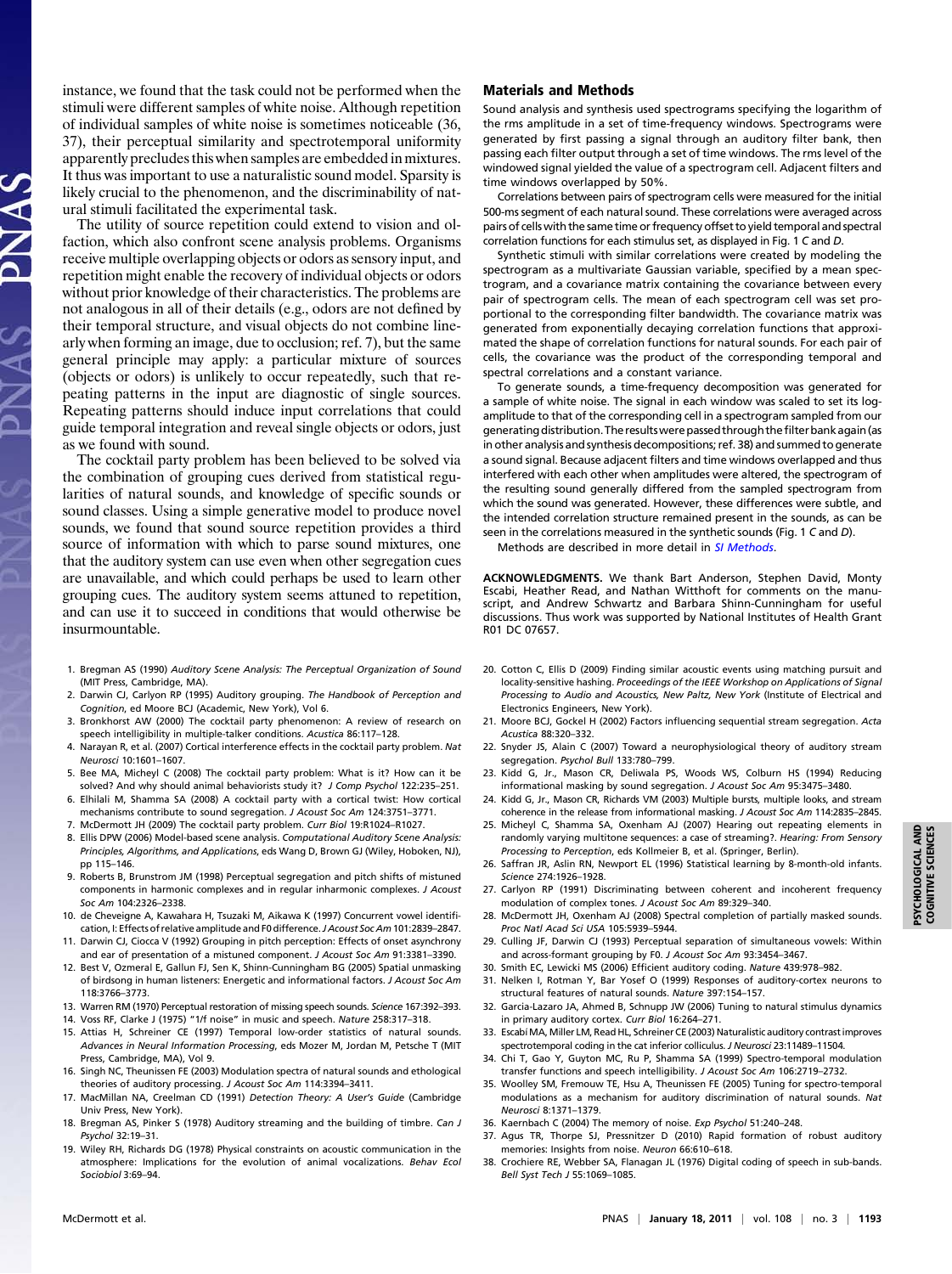# Supporting Information

# McDermott et al. 10.1073/pnas.1004765108

## SI Results

Experiments 2c and 2d. Our method required using probe sounds that were distinct from the target half of the time. In the singlemixture conditions of Experiments 1, 2a, and 2b, these "incorrect" probes were constrained to be physically consistent with the mixture; they could be no higher in level than the mixture at any point in the spectrogram. In the multiple-mixture conditions, the probes were constrained to be physically consistent with one of the mixtures in the sequence, selected at random. In principle, subjects might have been basing their performance in the multiple-mixture conditions not on perceiving the segregated target sound, but rather by noticing when the probes were physically inconsistent with some of the mixtures on such trials (e.g., by noting that the probe contained frequencies that some of the mixtures did not).

To help exclude this possibility, we repeated Experiments 2a and 2b using incorrect probes that were constrained only to be acoustically similar to the targets. Incorrect probes were generated by fixing a time slice (1/8 of the sound's duration) to be equal to the targets, drawing conditional samples ([SI Materials and](http://www.pnas.org/lookup/suppl/doi:10.1073/pnas.1004765108/-/DCSupplemental/pnas.201004765SI.pdf?targetid=nameddest=STXT) [Methods](http://www.pnas.org/lookup/suppl/doi:10.1073/pnas.1004765108/-/DCSupplemental/pnas.201004765SI.pdf?targetid=nameddest=STXT)), and keeping only those samples whose spectrogram, expressed in dB (relative to the maximum time-frequency cell) and clipped at –40 dB, had a correlation coefficient of 0.8–0.9 with that of the target sound. Thus, the incorrect probes were no less physically consistent with the single-mixture conditions on average than with the multiple-mixture conditions; in both cases, they could have more energy than the mixtures at certain spectrogram locations. If noticing these inconsistencies was the basis for the subjects' performance, then the single- and multiplemixture conditions should produce similar results.

We also used distractor sounds that were customized for each target, such that each distractor masked part of the target according to at least one of the criteria used for the distractors in Experiment 6. This was done to rule out the possibility that some of the mixtures might sound sufficiently similar to the target such that subjects could merely match the probe sound to individual mixtures. In all other respects, the methods were similar to those used in Experiments 2a and 2b. Eight of the original 10 subjects participated.

As shown in [Fig. S1,](http://www.pnas.org/lookup/suppl/doi:10.1073/pnas.1004765108/-/DCSupplemental/pnas.201004765SI.pdf?targetid=nameddest=SF1) we obtained similar results using this alternative method. Performance again improved with the number of different mixtures heard, indicating that subjects were not simply noticing properties of individual mixtures relative to the probe sound. As in Experiments 2a and 2b, we found a main effect of the number of different mixtures  $[F(4,28) = 15.0, P < 0.0001]$ , but no effect of experiment type  $[F(1,7) = 0.22, P = 0.65]$  and no interaction  $[F(4,28) = 0.95, P = 0.45]$ . The main difference between the results of Experiments 2a and 2b and Experiments 2c and 2d was the the latter experiments' better performance in the single-mixture conditions. This difference indicates that listeners can achieve greater-than-chance performance with single mixtures by monitoring something akin to physical consistency (e.g., whether the probe sound contains frequencies that the mixture does not), but that the benefit of multiple mixtures exceeds this small effect.

Experiment 5: Temporal Jitter. If mixture variability is indeed the key to recovering a sound source, then it should be possible to enhance performance for a single repeated mixture by varying the time offset between target and distractor. We ran an experiment with the one-, two-, and 10-mixture conditions of Experiment 2b, with the distractor sounds either synchronous with the target

McDermott et al. <www.pnas.org/cgi/content/short/1004765108> 1 of 5

sounds (as in Experiment 2b) or jittered randomly in time by up to 120 ms in either direction. As shown in [Fig. S2,](http://www.pnas.org/lookup/suppl/doi:10.1073/pnas.1004765108/-/DCSupplemental/pnas.201004765SI.pdf?targetid=nameddest=SF2) varying the timing of the distractors relative to the targets improved performance for the one-mixture  $[t(9) = 5.34, P < 0.0001]$  and two-mixture conditions  $[t(9) = 3.09, P = 0.01]$ , but not for the 10-mixture condition  $[t(9) = 0.87, P = 0.4$ , paired t test]. This difference produced an interaction between synchrony and mixture number  $[F(2,8) =$ 28.26,  $P < 0.0001$ ; there were also significant main effects of both factors, as is apparent from the results graph. Temporal variability thus aids segregation when the sounds in the mixtures do not themselves vary much, but is not of benefit otherwise.

Experiment 6: Grouping Ambiguities vs. Energetic Masking. Many studies have considered sound segregation to be hindered by two distinct factors, commonly termed "energetic" and "informational" masking (1–10). Given that exposure to a sound in multiple distinct mixtures apparently can help an observer overcome both factors, we explored whether this was the case for human listeners.

When multiple sound sources each have energy at approximately the same point in frequency and time, they "energetically" mask each other. The sound higher in energy dominates, and the energy of the other sources at that point is not physically evident ([Fig. S3](http://www.pnas.org/lookup/suppl/doi:10.1073/pnas.1004765108/-/DCSupplemental/pnas.201004765SI.pdf?targetid=nameddest=SF3)A, second row, far right, green-labeled cells). However, even if a target sound is not energetically masked, the presence of another sound source can impair its identification. A mixture of sounds contains acoustic energy scattered over frequency and time, some parts of which belong together and some of which do not [\(Fig. S3](http://www.pnas.org/lookup/suppl/doi:10.1073/pnas.1004765108/-/DCSupplemental/pnas.201004765SI.pdf?targetid=nameddest=SF3)A, second row, far right; red-labeled cells belong to the distractor rather than to the target). If this energy is improperly grouped, then the target will be misheard. This effect has come to be known as "informational" masking, because the source of the impairment is not physical spectro-temporal overlap, but rather an ambiguity of grouping (1–10).

Hearing a target sound mixed successively with different distractor sounds could help overcome both types of masking, (energetic masking because features that are physically obscured in one mixture are unlikely to be obscured in the next, and informational masking because the features belonging to a particular sound will tend to occur repeatedly in a fixed configuration, signaling that they belong together). By tracking feature configurations over time, the auditory system could build up a representation of the sound that is robust to both factors. The computational scheme outlined in Fig. 5 provides one example of how this might occur. The distractors occasionally obscure features of the target (energetically masking it). The distractors also tend to have energy in places where the target does not, and in a single mixture it is unclear how the energy should be grouped. The time-locked averaging mechanism proposed in the main text averages out both effects.

To test whether listeners can use multiple mixtures in this way, we first generated a set of customized distractor sounds for each target sound, each of which both energetically and nonenergetically masked the target to a significant extent. We did this by generating many potential distractors and selecting those that had energy in some of the places where the target cell did not and also that exceeded the target sound in amplitude in some of the places where its energy was above a threshold value ([SI Methods](http://www.pnas.org/lookup/suppl/doi:10.1073/pnas.1004765108/-/DCSupplemental/pnas.201004765SI.pdf?targetid=nameddest=STXT)). We then isolated the energetic and nonenergetic components of masking by thresholding the distractor stimuli in the time-frequency domain (11). To eliminate nonenergetic masking, we set the distractors to 0 at spectrogram locations in which the target sound had minimal energy  $\left(< -40$  dB for the maximum level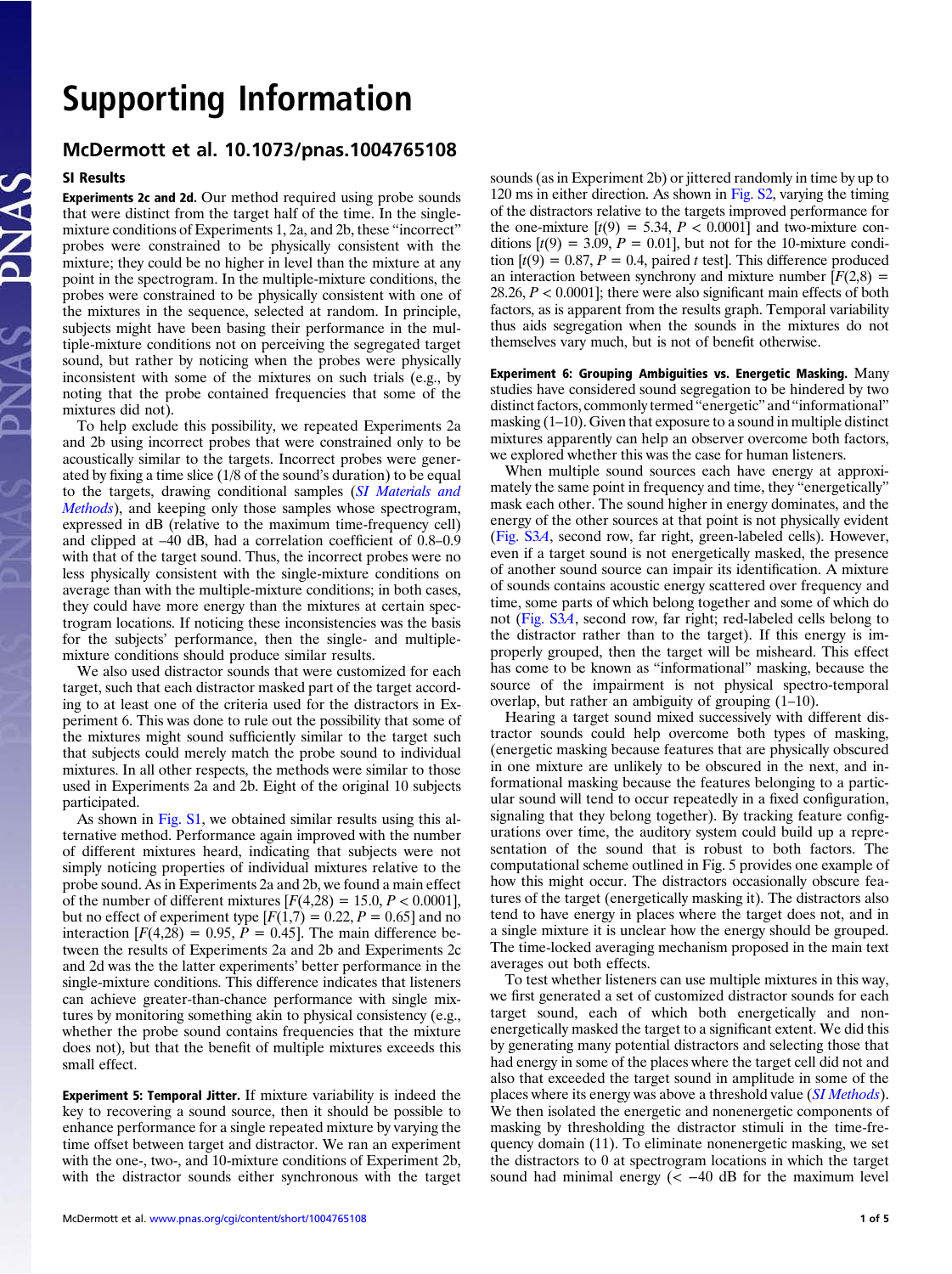across cells). The resulting sounds had energy only in places where the target did, and as such could only energetically mask the target ([Fig. S3](http://www.pnas.org/lookup/suppl/doi:10.1073/pnas.1004765108/-/DCSupplemental/pnas.201004765SI.pdf?targetid=nameddest=SF3)A, third row). To minimize energetic masking but preserve nonenergetic masking, we made the complimentary manipulation, setting the distractors for each target sound to 0 in places where the target was above the threshold and the distractor was sufficiently high to have a chance of masking it ([SI Methods](http://www.pnas.org/lookup/suppl/doi:10.1073/pnas.1004765108/-/DCSupplemental/pnas.201004765SI.pdf?targetid=nameddest=STXT); [Fig. S3](http://www.pnas.org/lookup/suppl/doi:10.1073/pnas.1004765108/-/DCSupplemental/pnas.201004765SI.pdf?targetid=nameddest=SF3)A).

We measured subjects' ability to perceive the target in sequences of mixtures with these three types of distractors. As shown in [Fig. S3](http://www.pnas.org/lookup/suppl/doi:10.1073/pnas.1004765108/-/DCSupplemental/pnas.201004765SI.pdf?targetid=nameddest=SF3)B, for all three distractor types, subjects remained close to chance after hearing a repeating single mixture, but were far above chance when presented with multiple different mixtures, producing a main effect of mixture variability  $[F(1,7) = 137.49, P < 0.0001]$  and no interaction with distractor type  $[F(2,14) = 1.95, P = 0.18]$ . These results indicate that both energetic and informational masking contribute to the difficulty of segmenting our sound mixtures, but that hearing a sound multiple times in distinct mixtures can ameliorate both factors. This finding is consistent with the computational scheme outlined in the main text, which overcomes energetic and informational masking with the same simple averaging mechanism.

### SI Materials and Methods

**Subjects.** Ten subjects (four females; average age,  $26 \pm 4$  y) participated. All had pure-tone thresholds of 20 dB hearing level or less at octave frequencies between 250 and 8,000 Hz, and none reported any history of hearing disorders. The same subjects were used throughout, but in Experiments 2b, 2c, 3a, 3b, and 6, only 8 of the 10 subjects were available, and in Experiment 4, only 7 of the 10 subjects were available.

Sound Analysis and Synthesis. A set of 39 filters equally spaced on an  $ERB<sub>N</sub>$  scale (12) spanning 20–4,000 Hz, with half-cosine frequency responses was used for sound analysis and synthesis. The time windows were raised cosines, 20 ms in width.

Because we wanted to synthesize sounds with the properties of individual natural sound sources rather than mixtures of sources, it was important to analyze recordings of isolated sounds. Spectrogram correlations were measured for 350 English words spoken by two speakers, one male and one female, and 30 animal vocalizations taken from sound effects CDs. Each sound clip was edited to remove any silence at the beginning and end. Correlations between pairs of spectrogram cells at either the same frequency or the same time point were measured for the initial 500-ms segment of each natural sound. These correlations were then averaged across pairs of cells with the same offset, yielding temporal correlation functions at each frequency and spectral correlation functions at each time point. The shape of these correlation functions was fairly consistent across frequency and time, as in previous reports (13), so we averaged them to yield single temporal and spectral correlation functions for each stimulus set, as displayed in Fig. 1 C and D. There were some differences in these functions across the sets of sounds, but all were clearly distinct from the correlations of white noise (Fig. 1  $C$  and  $D$ ). We found qualitatively similar correlation functions with alternative sets of sounds, such as excerpts of sentences, or sounds made by inanimate objects (e.g., impact sounds) – correlations generally fell slowly and smoothly with increasing time or frequency offsets, although the rate of decay varied depending on the specific sound set analyzed.

The correlation functions used to generate the covariance matrix of our generating distribution had decay constants of −0.075 per filter and −0.065 per time window. We imposed separable correlations in time and frequency; although there are some deviations from this in natural sound sets (14), these are slight. The mean of each spectrogram cell in the generating distribution was set such that the stimuli would have a flat spectrum on average. This deviated from the average spectra of natural sounds, but it ensured that the high frequencies were audible and not easily masked by simultaneous low frequencies. Onset and offset ramps (10-ms half-Hanning windows) were applied to all synthetic sounds.

Generation of Incorrect Probes. In half of the trials, the probe was different from the target. Our challenge was to generate these "incorrect" probes such that performance would depend primarily on sound segregation rather than on other factors. Simply using another sample from our generating distribution proved to be inadequate, because such a sound often had more energy at some time-frequency location than the mixture of the target and a distractor, and could be judged on this basis. We found it necessary to choose incorrect probes that were both statistically comparable to the target sounds and physically consistent with the mixture in question.

We adopted the following procedure. At a randomly selected time slice (equal to 1/8 of the sound's duration, or 4 of 32 time windows), the incorrect probe was set equal to the mixture (because the target was typically equal to the mixture in some places; see Fig. 1 for an example). A conditional sample was then drawn from the Gaussian generating distribution (15) to yield a new sound with the covariance structure of the target sounds. This sample was then set equal to the mixture at all points in the spectrogram where it exceeded the mixture level, to ensure that the incorrect probe was physically consistent with the mixture. The resulting spectrogram was then rejected if it differed from the mixture by less than an average of 7 dB, to ensure that the incorrect probe was not more similar to the mixture than was the target.

Procedural Details. Sounds were played out by a LynxStudio Lynx22 24-bit D/A converter at a sampling rate of 48 kHz, and were presented diotically over Sennheiser HD580 headphones at a sound pressure level of 72 dB. Incorrect probes were scaled by the same factor as the corresponding target so as to remain physically consistent with the mixture.

Subjects were instructed to use all four responses approximately equally often. In all experiments, subjects completed two blocks containing 20 trials per condition.

From pilot versions of the experiments, it became apparent that hearing the target sound was essentially impossible in conditions with a single mixture. To help maintain motivation, feedback was given in only 75% of all trials in all conditions. Pilot versions that eliminated feedback on all trials or provided it on all trials yielded similar results, so this choice appears to not have been critical.

Trial Structure. Each trial was initiated by pressing a key. In Experiment 1, subjects were presented with a mixture followed by a probe sound (conditions 1 and 2), a probe sound followed by a mixture (conditions 3 and 4), a target sound followed by a probe sound (condition 5), or a mixture followed by another mixture (condition 6). In conditions 1–4, the task was to judge whether the probe sound was one of the sounds in the mixture. In conditions 5 and 6, the task was to judge whether the two sounds were the same or different. In Experiments 2–6, subjects were presented with mixture(s) followed by a probe sound. The task was to judge whether the probe sound was one of the sounds in the mixture(s).

Experiment Structure. In Experiments 1 and 2a, trials for a condition were grouped together because stimulus timing and/or tasks differed across condition; conditions were completed in opposite order in the two blocks, to reduce order effects. In all other experiments, trials were ordered randomly. In Experiment 3a, conditions 1 and 2 were run in separate sessions from conditions 3, 4, and 5. Subjects began by completing a full-length practice session (20 trials per condition) of Experiment 1. Before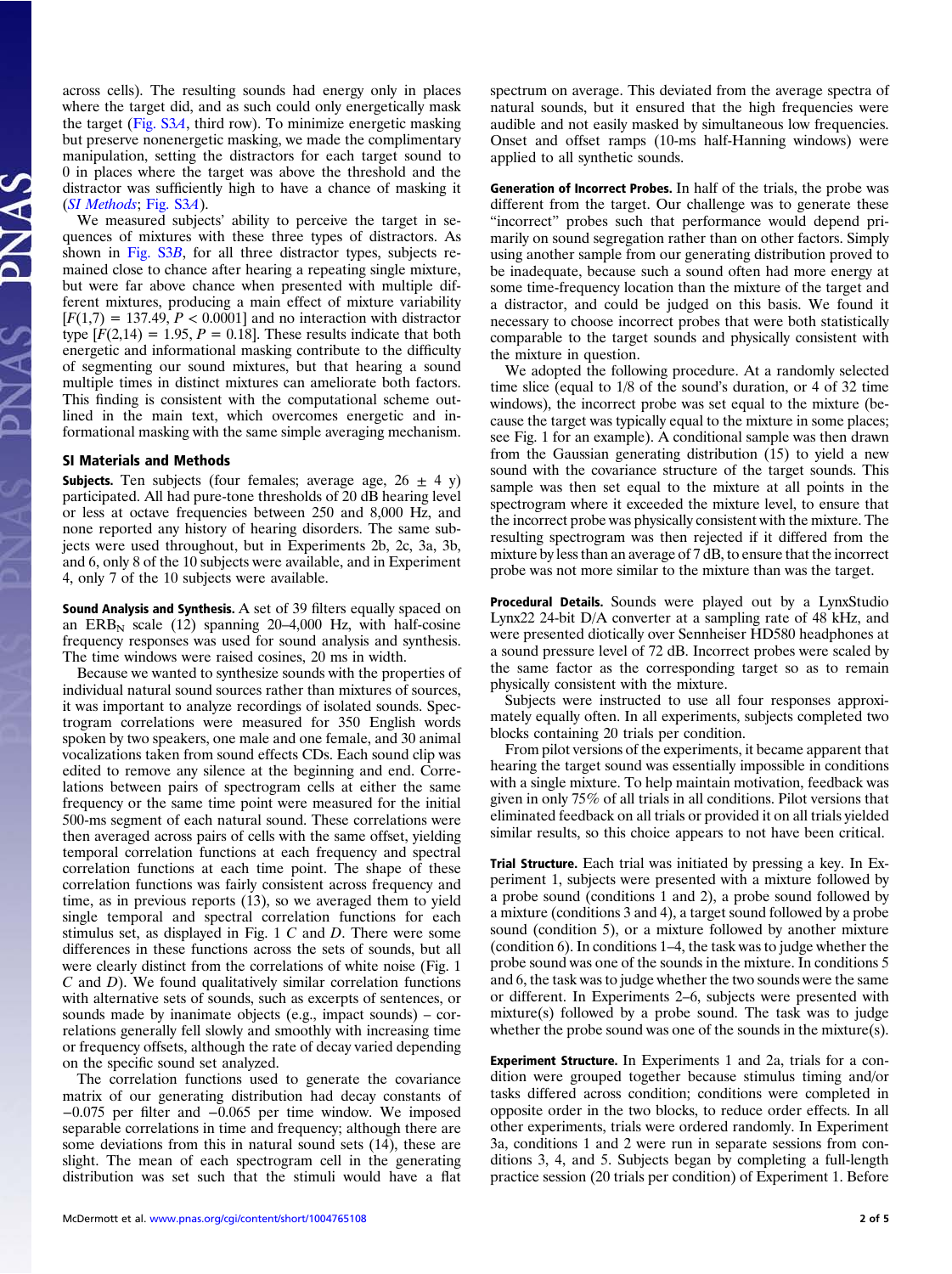starting Experiment 2a, subjects also completed a full-length practice session of that experiment.

Experiment 3b: Time-Reversed Targets. Condition 2 used time-reversed versions of the target as the incorrect probes; the task was as in the other experiments. To make this task feasible, we used target sounds that were selected to be asymmetric in time; those included had to have spectrograms with a correlation of <0.2 with their time reversal. We also used these sounds in conditions 1 and 3 of this experiment. Incorrect probes for conditions 1 and 3 were generated as in the other experiments.

Experiment 6: Energetic and Informational Masking. Target sounds were generated by the same process as used in the other experiments, but were rejected if 75% of the cells were not within 40 dB of the maximum spectrogram cell. This was done to facilitate the generation of distractor sounds that energetically masked the targets. Distractor sounds were generated separately for each target and were selected to produce a criterion amount of masking. To be included as a distractor, a sound had to produce a mixture that met the following two conditions in at least 25% of the spectrogram cells:  $(i)$  the mixture exceeded the target by at least 5 dB and the target was no more than 40 dB below the maximum level across the windows of that target, and  $(ii)$  the mixture was no more than 40 dB below its maximum level and the target was at least 40 dB below its maximum level. The first condition produced distractors that energetically masked the target. The second condition produced distractors that "informationally" masked the target, because they contained energy where the target did not. These distractors were then thresholded in the time-frequency domain as described in the text. Incorrect probes were generated for each type of distractor using the procedure described above.

The criteria for zeroing a cell in the distractors that minimized energetic masking were that the target energy be no more than 40 dB below its maximum and that the distractor energy be no more than 10 dB below that of the target. These criteria of physical overlap neglect masking over time and between adjacent frequency bins, and thus the resulting distractors surely produced some residual energetic masking. However, they generated far less of it than did the unthresholded distractors, while preserving nonenergetic masking of the target.

Target Estimation Model. The spectrogram of the acoustic input (the mixture sequence) was divided into 700-ms blocks, with 50% overlap between adjacent blocks. The target was estimated with the following series of steps:

- $(i)$  The target estimate was initialized to the first block.
- $(ii)$  The cross-correlation of the target estimate with the current block was computed for different time delays.
- (*iii*) A peak-picking algorithm  $\frac{http://billauer.co-il/peakdet.}{}$ [html](http://billauer.co.il/peakdet.html), with the delta parameter set to 0.05) was used to identify the first large peak in the correlation function (which should indicate the position of the next target occurrence).
- $(iv)$  The target estimate was updated with the current spectrogram block. The updating process involved taking the pointwise minimum of the target estimate and the cur-

4. Neff DL (1995) Signal properties that reduce masking by simultaneous, randomfrequency maskers. J Acoust Soc Am 98:1909–1920.

rent spectrogram block, with the spectrogram block timeshifted by the delay of the peak. The minimum was used because mixing two sounds generally serves to increase the spectrogram energy over that present in either sound alone, such that the target sound is likely to never be more than the minimum of two mixtures containing it (16).

(v) Steps  $\ddot{u}-\dot{v}$  were repeated with the next block of the spectrogram.

The block size and overlap constrain the duration of the targets that can be detected. Specifically, to produce a peak in the crosscorrelation function, a target must fall within the block. To ensure that targets are not "missed," the amount by which blocks overlap must exceed the target length, so that if a target falls on the boundary of a block, then the next block is guaranteed to contain it. In our simulations, we chose the block size to roughly match the analysis window suggested by the results of Experiment 4. We arbitrarily set the overlap to 50%, to ensure detection of the 300-ms experimental stimuli. The overlap could be easily extended to permit the detection of longer-duration targets.

The algorithm is reasonably robust. Targets that overlap the block boundary are not erroneously averaged, because they do not produce a correlation peak; the peak-picking algorithm detects only peaks with lower values on either side. The algorithm uses only the first peak in the correlation function for a block, such that if multiple examples of the target fall within an analysis block, only the first one triggers the averaging process, and the rest are left for the next block. If a particular target exemplar falls within two successive blocks, there is no effect of it being counted twice, because the pointwise minimum operation does not change the target estimate in this case.

Nonetheless, the scheme is clearly oversimplified. For instance, listeners can sometimes extract a target source from mixtures in the presence of other repeating sounds (e.g., Experiment 3a, condition 3), indicating that multiple templates may be used simultaneously. The algorithm that we implemented also does not address what should be done in the event that a peak is not detected in an analysis block, as when the target spacing exceeds the block length, conditions under which human perception suffers (Experiment 4). Moreover, the algorithm works only to the extent that the correlation peaks identified correspond to the target position in the signal. If a peak corresponding to something other than the target onset is chosen (as can sometimes occur if random variation in the sound structure produces a peak), then errors can be introduced in the target estimate. Some of these errors simply reflect suboptimal peak-picking. It is likely that the brain has more robust algorithms than we do, and we would not expect our model to match the performance of human listeners. However, it is also notable that human subjects do not perform at ceiling in our task, and that targets are easier to hear in some mixture sequences than in others. It would be interesting to explore whether any of this variability could be explained by variation in the model's performance due to the clarity of correlation peaks in different mixture sequences. That said, the model is intended mainly as a proof of concept that latent repeating structure could be extracted with a relatively simple, bottom-up mechanism. We make no claims that it is near optimal, or that it can match human performance.

8. Arbogast TL, Mason CR, Kidd G Jr. (2002) The effect of spatial separation on informational and energetic masking of speech. J Acoust Soc Am 112:2086– 2098.

<sup>1.</sup> Watson CS (1987) Uncertainty, informational masking and the capacity of immediate auditory memory. Auditory Processing of Complex Sounds, eds Yost WA, Watson CS (Erlbaum, Hillsdale, NJ), pp 267–277.

<sup>2.</sup> Leek MR, Brown ME, Dorman MF (1991) Informational masking and auditory attention. Percept Psychophys 50:205–214.

<sup>3.</sup> Lutfi RA (1992) Informational processing of complex sound, III: Interference. J Acoust Soc Am 91:3391–3401.

<sup>5.</sup> Wright BA, Saberi K (1999) Strategies used to detect auditory signals in small sets of random maskers. J Acoust Soc Am 105:1765–1775.

<sup>6.</sup> Brungart DS (2001) Informational and energetic masking effects in the perception of two simultaneous talkers. J Acoust Soc Am 109:1101–1109.

<sup>7.</sup> Freyman RL, Balakrishnan U, Helfer KS (2001) Spatial release from informational masking in speech recognition. J Acoust Soc Am 109:2112–2122.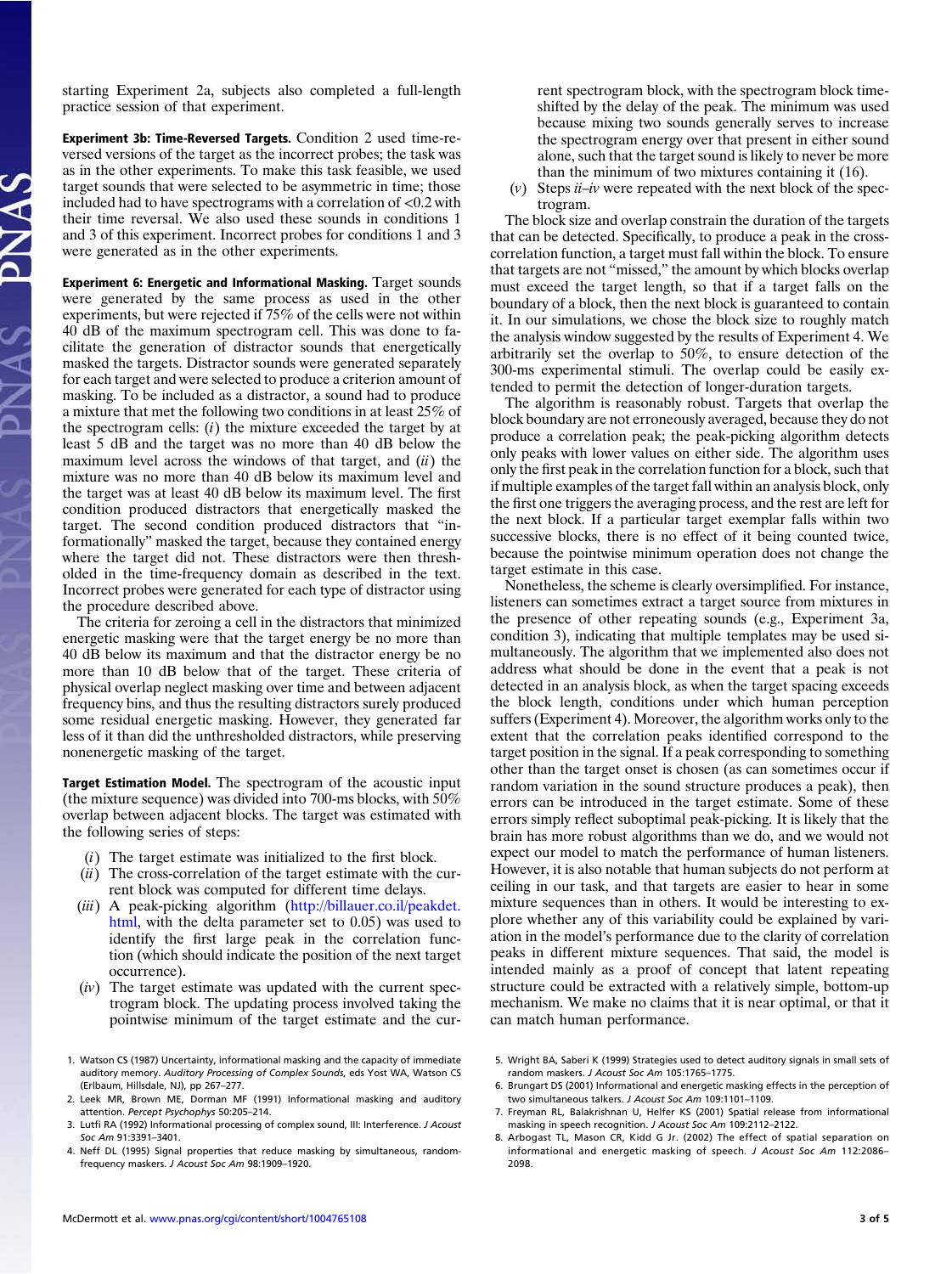- 9. Richards VM, Tang Z, Kidd GD Jr. (2002) Informational masking with small set sizes. J Acoust Soc Am 111:1359–1366.
- 10. Durlach NI, et al. (2003) Note on informational masking. J Acoust Soc Am 113: 2984–2987.
- 11. Brungart DS, Chang PS, Simpson BD, Wang D (2006) Isolating the energetic component of speech-on-speech masking with ideal time-frequency segregation. J Acoust Soc Am 120:4007–4018.
- 12. Glasberg BR, Moore BCJ (1990) Derivation of auditory filter shapes from notchednoise data. Hear Res 47:103–138.
- 13. Attias H, Schreiner CE (1997) Temporal low-order statistics of natural sounds. Advances in Neural Information Processing, eds Mozer M, Jordan M, Petsche T (MIT Press, Cambridge, MA), Vol 9.
- 14. Singh NC, Theunissen FE (2003) Modulation spectra of natural sounds and ethological theories of auditory processing. J Acoust Soc Am 114:3394–3411.
- 15. MacKay DJC (1998) Introduction to Gaussian processes. Neural Networks and Machine Learning, ed Bishop CM (Springer, Berlin) Vol Vol 168, NATO ASI Series.
- 16. Ellis DPW (2006) Model-based scene analysis. Computational Auditory Scene Analysis: Principles, Algorithms, and Applications, eds Wang D, Brown GJ (Wiley, Hoboken, NJ), pp 115–146.

![](_page_9_Figure_8.jpeg)

Fig. S1. Results and stimulus configurations for Experiments 2c and 2d. Schematics for conditions with 5 and 10 mixtures are omitted. (A) Different numbers of mixtures were presented. (B) Ten mixtures were presented in all conditions, and the number of different mixtures was varied.

![](_page_9_Figure_10.jpeg)

Fig. S2. Stimulus configurations and results of Experiment 5, on the effect of temporal jitter.